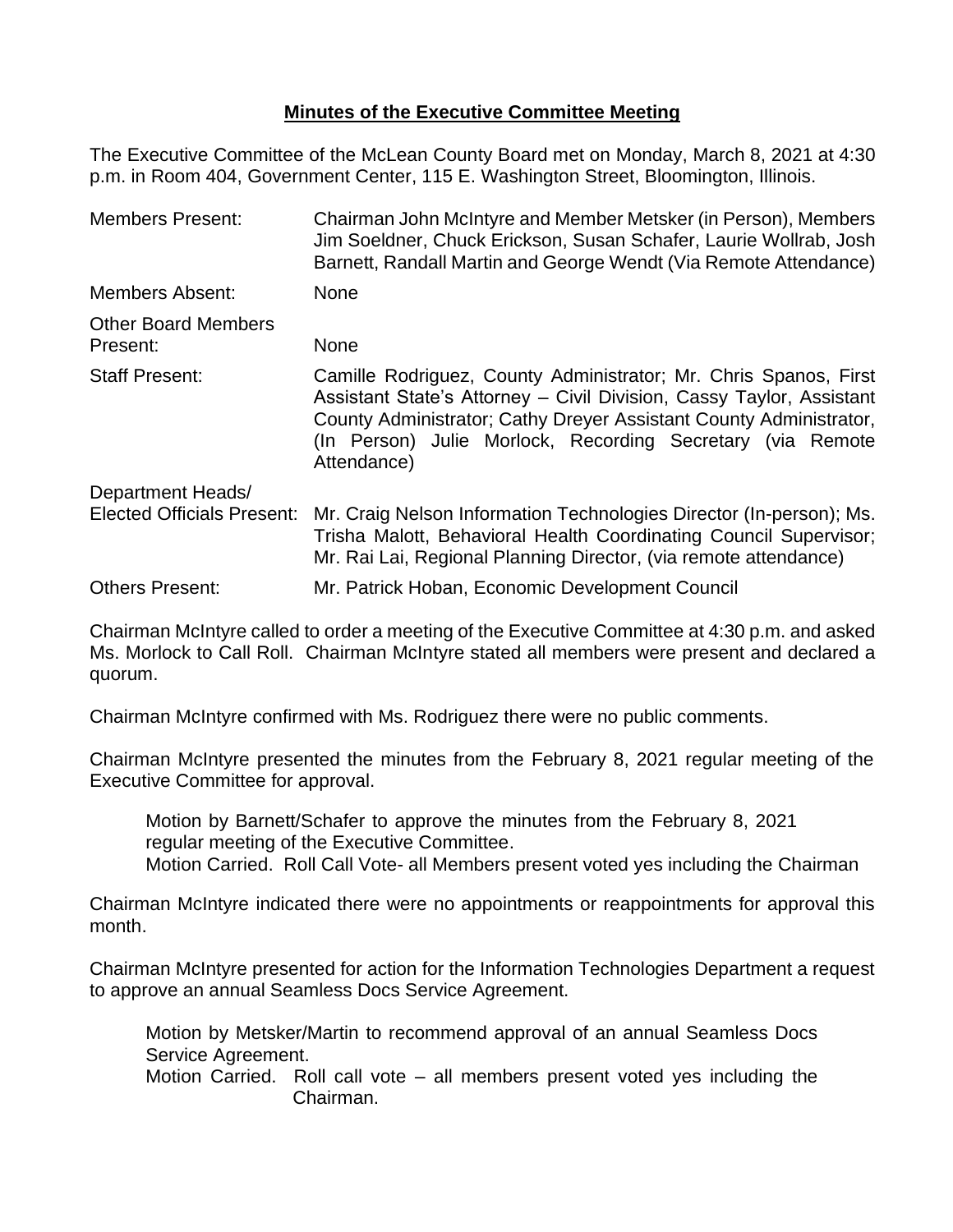Executive Committee Minutes March 8, 2021 Page **2** of **6**

Chairman McIntyre presented for action for the Information Technologies Department a request to approve the purchase of Nimble Storage through the Joint Purchasing Contract.

Motion by Schafer/Wollrab to recommend approval of purchase of Nimble Storage through the Joint Purchasing Contract. Motion carried. Roll call vote – all members present voted yes including the Chairman.

Chairman McIntyre indicated there was a report from the Behavioral Health Coordinating Council Supervisor in the packet and asked if there are any questions. Ms. Wollrab asked how things were going in relation to their long-term plan. Ms. Malott stated she felt they had made significant progress. She stated it is hard to gauge how COVID affected the program as they were just opening their doors when the shelter in place order was issued, but numbers have been growing with February seeing the most individuals assisted. She stated they have seen more and more individuals who have heard through word of mouth about their services, so she feels information is spreading in the community. She stated they included marketing funds in the budget this year to also help get the word out to the community about the services offered. Chairman McIntyre thanked her.

Chairman McIntyre indicated there was also a report from the Information Technology Department and asked if there were any questions. Hearing no questions, he moved to the reports of the standing committees.

Ms. Catherine Metsker, Chairman of the Finance Committee indicated they had no items for action for the Executive Committee but would have items for the Board. Chairman McIntyre asked if there were any questions; hearing none, he thanked her.

Ms. Susan Schafer, Chairman of the Health Committee indicated they had nothing for action today but would have an item for the Board. Chairman McIntyre asked if there were any questions, hearing none, he thanked her.

Mr. Chuck Erickson, Chairman of the Justice Committee presented for action a request to approve an Intergovernmental Agreement between the City of Bloomington and the County of McLean Regulating the Use by the County of McLean of the Police Shooting Range Facility of the City of Bloomington.

Motion by Erickson/Martin to recommend approval of an Intergovernmental Agreement between the City of Bloomington and the County of McLean Regulating the Use by the County of McLean of the Police Shooting Range Facility of the City of Bloomington.

Motion Carried. Roll Call Vote - all Members present voted yes including the Chairman

Mr. Chuck Erickson, Chairman of the Justice Committee presented for action a request for the Emergency Management Agency to enter into Memorandum of Understanding to establish additional vaccination sites (Emergency Management Agency).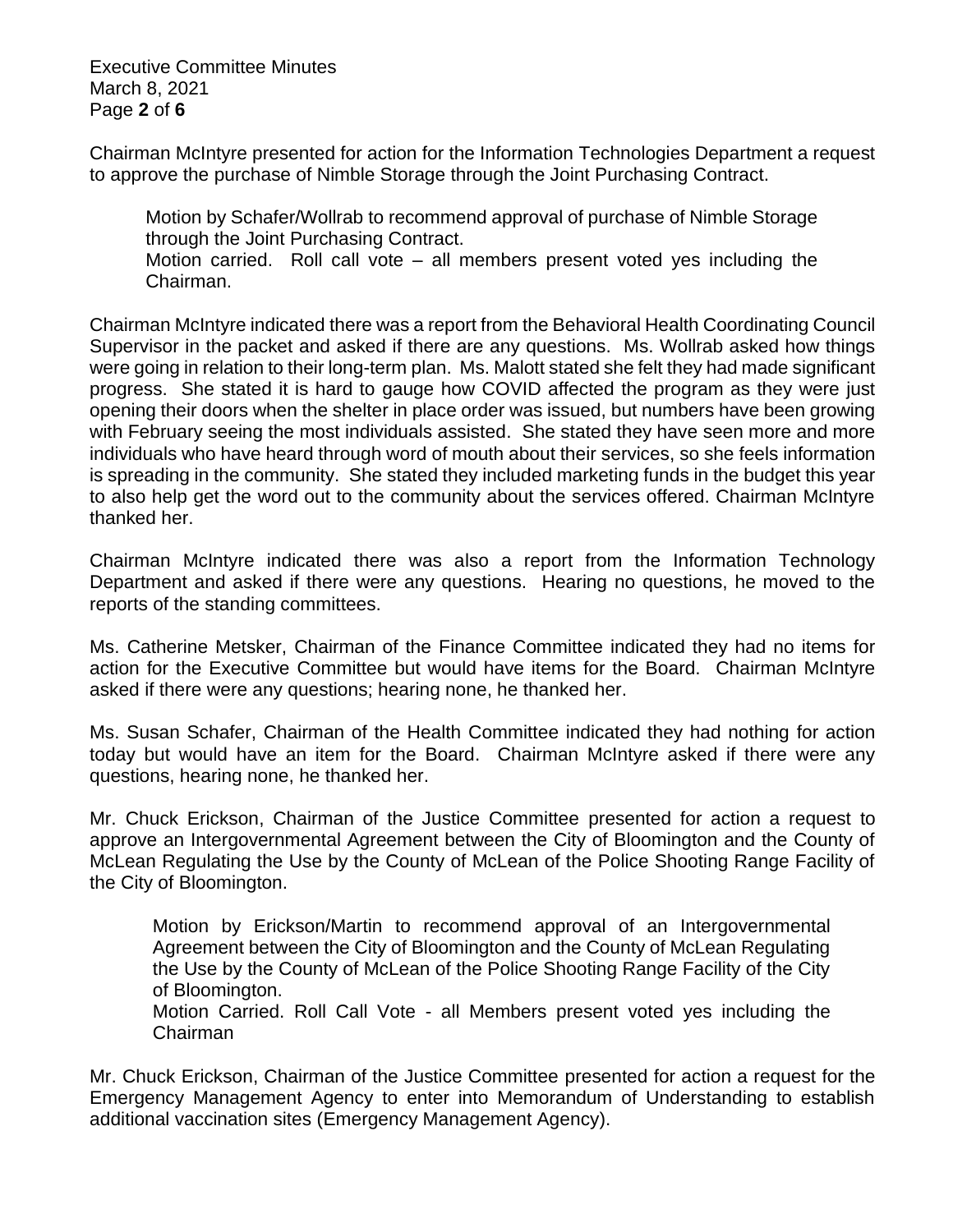Motion by Erickson/Schafer to recommend approval for the Emergency Management Agency to enter into Memorandum of Understanding to establish additional vaccination sites (Emergency Management Agency).

Motion Carried. Roll Call Vote - all Members present voted yes including the Chairman

Mr. Chuck Erickson, Chairman of the Justice Committee presented for action a request to approve an Intergovernmental Grant Agreement between the State of Illinois, Illinois Criminal Justice Information Authority and the County of McLean (#219446)

Motion by Erickson/Metsker to recommend approval of an Intergovernmental Grant Agreement between the State of Illinois, Illinois Criminal Justice Information Authority and the County of McLean (#219446) Motion Carried. Roll Call Vote - all Members present voted yes including the Chairman

Mr. Chuck Erickson, Chairman of the Justice Committee presented for action a request to approve an Emergency Appropriation Ordinance Amending the McLean County Fiscal Year 2020 Combined Annual Appropriation and Budget Ordinance – CAC

Motion by Erickson/Barnett to recommend approval of an Emergency Appropriation Ordinance Amending the McLean County Fiscal Year 2020 Combined Annual Appropriation and Budget Ordinance.

Motion Carried. Roll Call Vote - all Members present voted yes including the Chairman

Mr. Erickson indicated the Justice Committee had no further items for action today but would have additional items for the Board. Chairman McIntyre asked if there were any questions, hearing none, he thanked him.

Mr. George Wendt, Chairman of the Land Use and Development Committee indicated they had no items for action today but would have an item for the Board. Chairman McIntyre asked if the Committee had any questions, hearing none, he thanked him.

Mr. Josh Barnett, Chairman of the Property Committee indicated he had no action items for the Committee today nor for the Board. Chairman McIntyre asked if there were any questions; hearing none, he thanked him.

Mr. Jim Soeldner Chairman of the Transportation Committee presented for action a request to approve an Illinois Department of Transportation (IDOT) FY 2022 Section 5311 Formula Application for Rural Areas Operating Assistance and an IDOT FY 2022 Downstate Operating Assistance Program (DOAP) Application for Rural Areas.

Motion by Soeldner/Wendt to recommend approval of an Illinois Department of Transportation (IDOT) FY 2022 Section 5311 Formula Application for Rural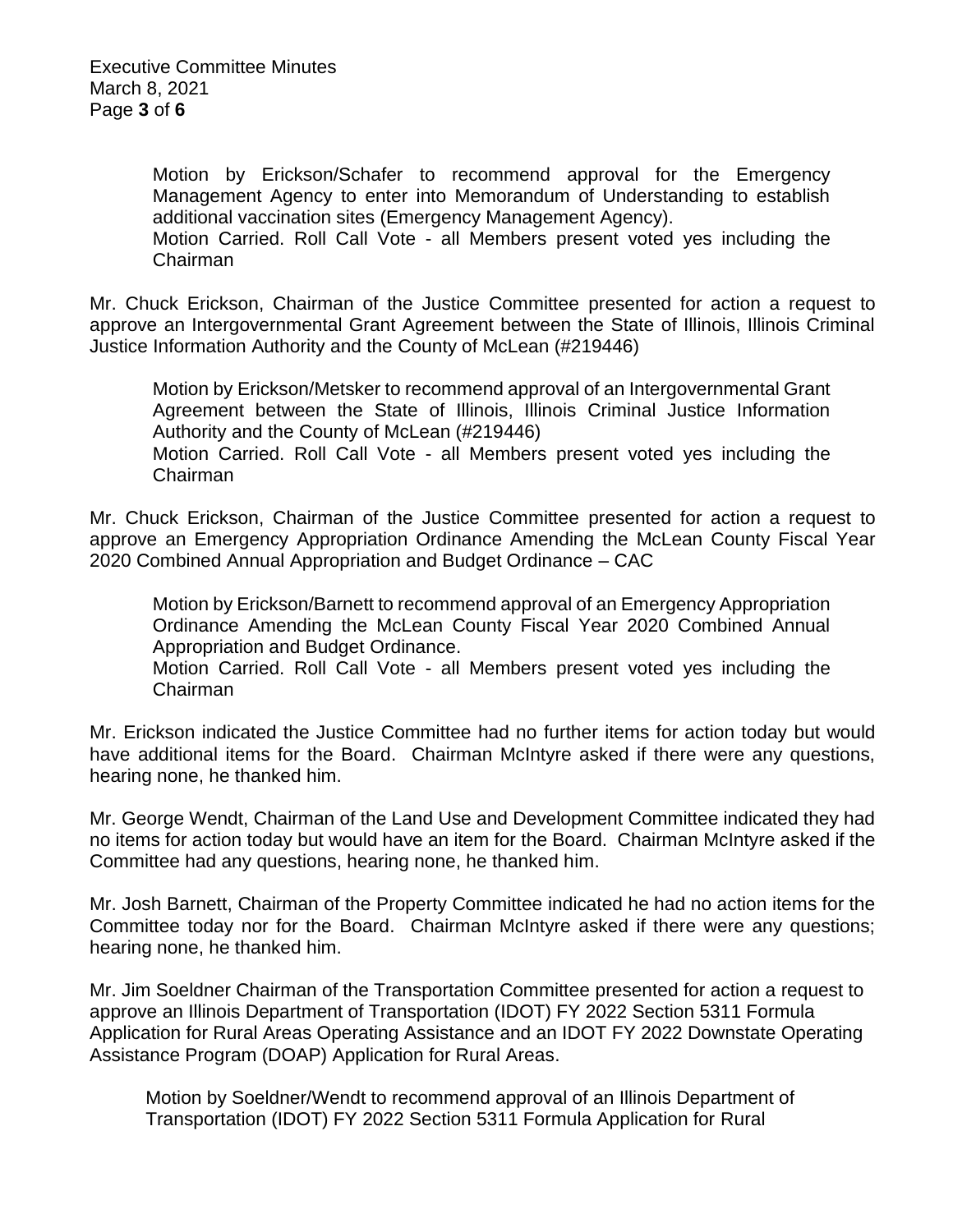Executive Committee Minutes March 8, 2021 Page **4** of **6**

> Areas Operating Assistance and an IDOT FY 2022 Downstate Operating Assistance Program (DOAP) Application for Rural Areas. Motion Carried. Roll call vote – all members present voted yes including the chairman.

Mr. Soeldner presented for action a request to approve a Purchase of Service Agreement between McLean County and SHOW BUS for Rural Public Transportation in FY 2022 and a revised Vehicle Lease Agreement between McLean County and SHOW BUS

Motion by Soeldner/Metsker to recommend approval of a Purchase of Service Agreement between McLean County and SHOW BUS for Rural Public Transportation in FY 2022 and a revised Vehicle Lease Agreement between McLean County and SHOW BUS

Motion Carried. Roll call vote – all members present voted yes including the chairman.

Mr. Soeldner indicated they had no further items for action today but would have items for the Board. Chairman McIntyre asked if there were any questions; hearing none, he thanked him.

Ms. Camille Rodriguez, County Administrator presented for action a request to approve a Resolution of the McLean County Board to Amend the Rules of the McLean County Board as Contained within Chapter 20 of the McLean County Code

Motion by Soeldner/Barnett to approve a Resolution of the McLean County Board to Amend the Rules of the McLean County Board as Contained within Chapter 20 of the McLean County Code Motion Carried. Roll Call Vote - all Members present voted yes including the Chairman

Ms. Camille Rodriguez, County Administrator presented for action a request to approve a Memorandum of Understanding between Illinois State University, Illinois Wesleyan University and other participating agencies and the Town of Normal, City of Bloomington and McLean County. Ms. Schafer stated she was not sure she would support at this time, as she wanted to get more information. She wanted to follow up as she recalled several members of the Board not agreeing with sections of a Resolution when BN Advantage was created. She stated she understood the concept and was not against collaboration but felt it would put any one of the parties in a position they might not want to be in. Mr. Hoban stated he would have to go back to see what was in the BN Advantage resolution before and would follow up with her about the concerns. He stated this was a collaboration to share information.

Mr. Lai stated he did not see anything that ties BN Advantage to this program as it is about smart cites and solving problems for our region thorough technology and collaboration. He stated that he also would like to follow up on concerns. Mr. Erickson stated he remembered when BN Advantage came before the Board and not all members were in support of everything in the BN Advantage plan. He stated he was not sure if this involved into the same issues and would want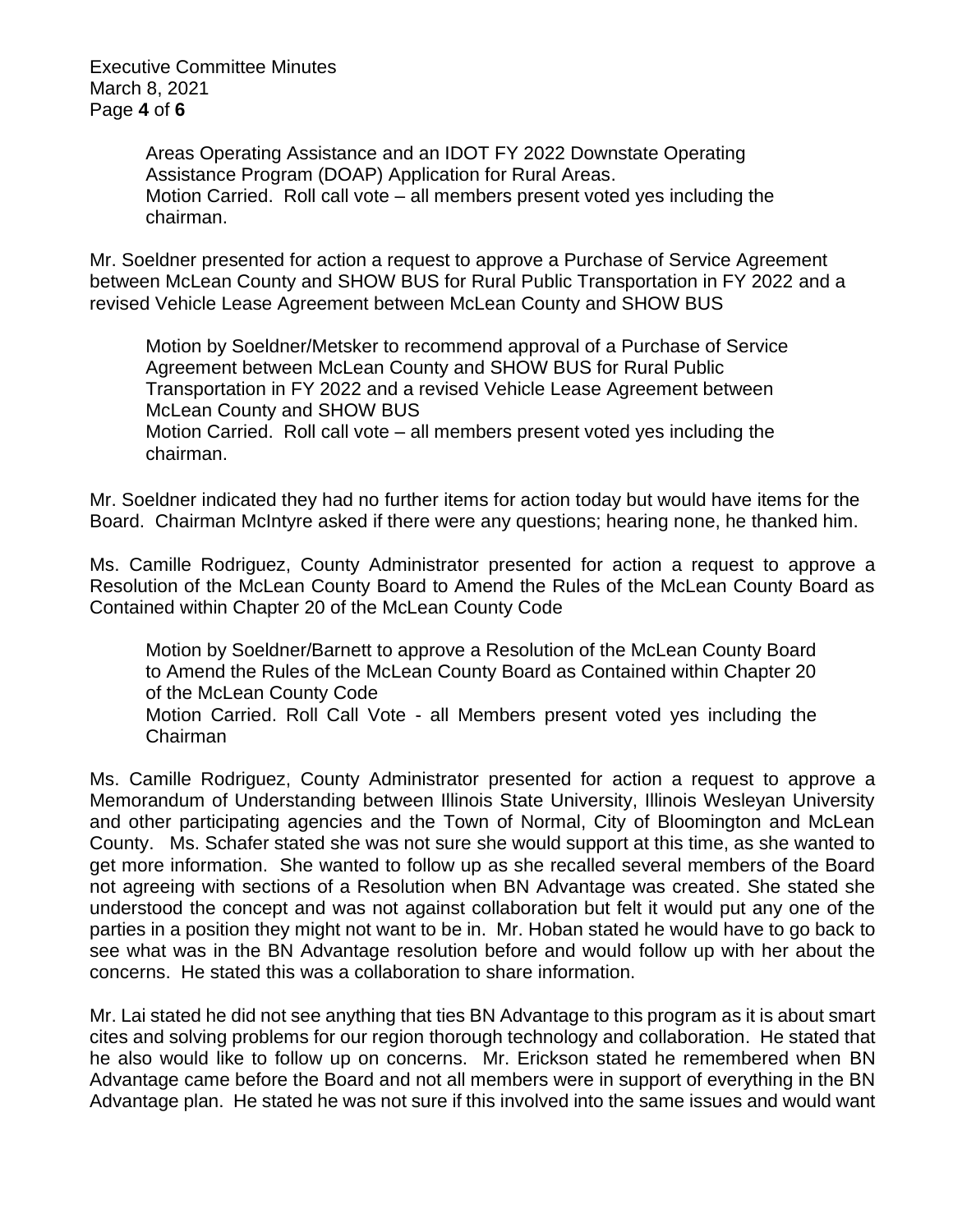Executive Committee Minutes March 8, 2021 Page **5** of **6**

more information. Mr. McIntyre stated agreement to show unity in case there are science foundation grants. Mr. Lai stated grant opportunities could come up to assist with establishing smart cities and felt this collaboration would move us in the right direction. Mr. Hoban stated this does not have anything to do with BN Advantage and is only a partnership with universities for smart cities.

Mr. Wendt stated that if Committee members wanted more information then we should table the motion unless there was a reason it needed to move forward this month. Mr. McIntyre stated he did not know of a reason and asked if there was a second to the Motion. Mr. Erickson seconded the motion. Ms. Metsker asked what the motion to table would accomplish. Mr. Erickson stated he wanted to see the new plan and more information about the Smart Cities plan. He stated he also wanted to confirm there was no link to BN Advantage.

Motion by Wollrab/Soeldner to approve a Memorandum of Understanding between Illinois State University, Illinois Wesleyan University and other participating agencies and the Town of Normal, City of Bloomington and McLean County

Motion Wendt/Erickson to table to the April Executive Committee meeting.

Motion Carried. Roll Call Vote – Members Metsker, Wendt, Erickson, Soeldner and Chairman McIntyre voted yes to Table. Members Wollrab, Barnett, Martin and Schafer voted no.

Ms. Camille Rodriguez, County Administrator presented for action a request to approve a Resolution of the McLean County Board Continuing the Declaration of a Disaster Pursuant to Section 11 of the Illinois Emergency Management Agency Act.

Motion by Martin/Schafer to approve a Resolution of the McLean County Board Continuing the Declaration of a Disaster Pursuant to Section 11 of the Illinois Emergency Management Agency Act. Motion Carried. Roll Call Vote - all Members present voted yes including the Chairman

Ms. Rodriguez presented the recent employment activity report. Chairman asked if there were any questions, hearing none he thanked her.

Chairman McIntyre asked if there was other business to come before the Committee. Mr. Soeldner asked about discussion with Town of Normal about shared sales tax. Ms. Rodriguez stated they were invited to talk about the Mental Health Action Plan. She stated Mr. McIntyre spoke about the plan and brought Council members up to date on actions taken and continued. She stated there was a little bit about shared sales tax, but not much. . Mr. McIntyre stated there were new council members and the meeting was an opportunity to provide an update.

Mr. Soeldner announced Rules Committee was going to meet on March  $31<sup>st</sup>$  at 4:30 p.m. He also let the Committee know that Chairman McIntyre would speak at the State of County this Thursday at 7:00 a.m. through the Chamber of Commerce. Mr. McIntyre indicated Ms. Rodriguez would be joining him as they provided a portion of the State of the County update to